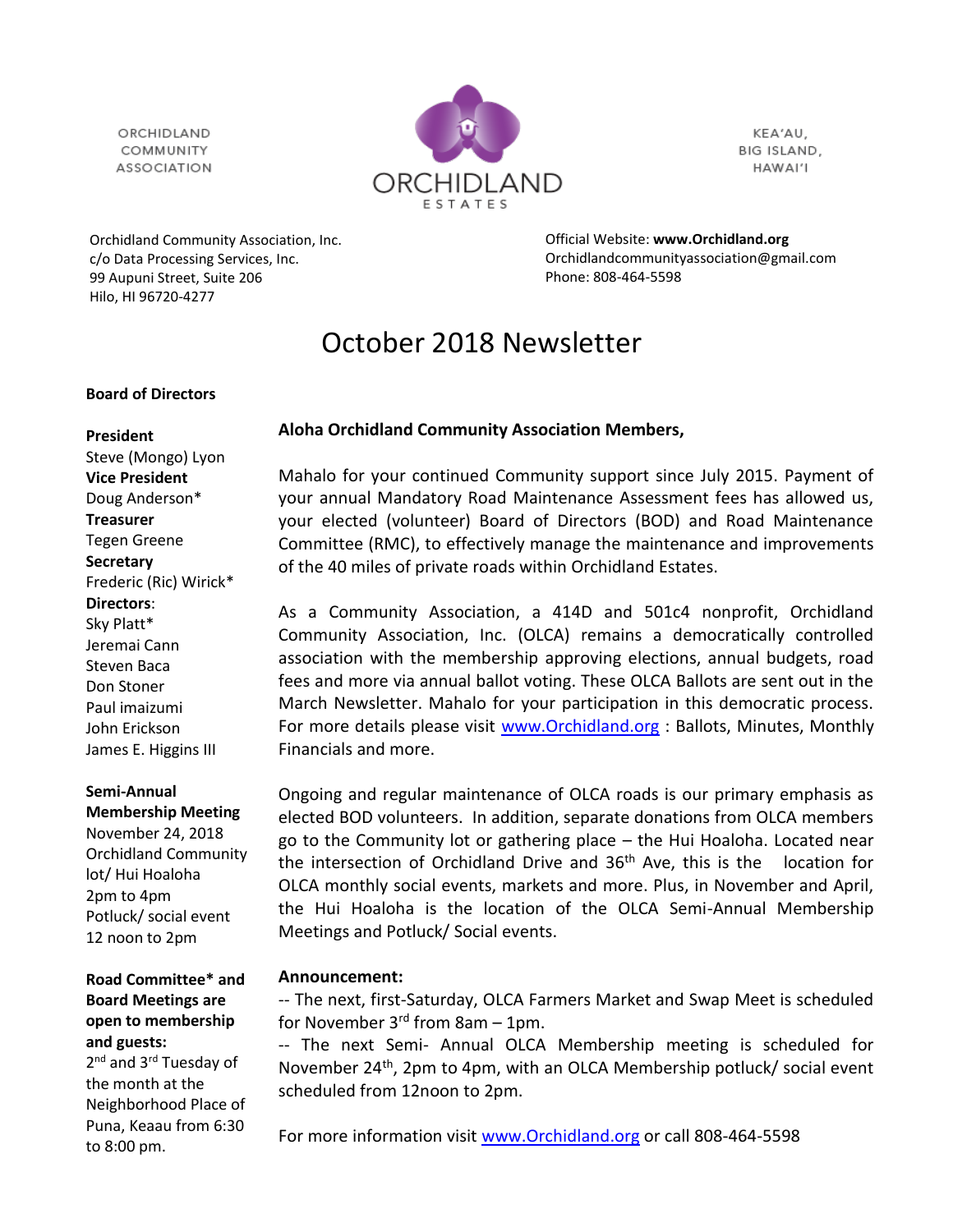#### **INTEGRATED FINANCIAL REPORT**

Total collected funds from July 1, 2018 to September 30, 2018 = Approximately \$299,013

Total expenditures from July 1, 2018 to September 30, 2018 = Approximately \$75,274

Roads = \$55,444 Insurance = \$8,869 Administration = \$10,961

OLCA Monthly Financials can be viewed online at www. Orchidland.org

# **Brief summary of 2018, in Hawai'i County, Puna District and Orchidland Community Association:**

**-- In January,** the Hawai'i County Administration received up to a 34% salary increase, at a cost of 1.3 million dollars a year to the County taxpayers.

**-- In February,** State Bill 2570 was submitted by State Legislator Joy San Buenaventura, her bill FAILED, but it could have cost Puna Community residents and land owners thousands of dollars a year in higher property taxes.

**-- In March,** the Plaintiff Barbara Arthurs court motion to direct OLCA into receivership and under costly dictatorial property management – FAILED. Instead the attorneys agreed to release OLCA funds totaling over \$120,000, funds that the Plaintiff had forced frozen back in 2016. For reference, at the time of the March 1<sup>st</sup> Hearing, the Plaintiff and her gang were technically not even members of OLCA -- since they had NOT paid their OLCA MRMAs for fiscal year 2017-18 (reference OLCA Bylaws).

**-- In April,** the Court Order was issued by the Judge for the unfreezing of the OLCA funds (over \$120,000). On or about the same day, the Plaintiff Barbara Arthurs changed the OLCA corporate listing on DCCA/ BREG (the State

business site), naming herself as president and sent letters to the banks requesting the accounts remain frozen. This malicious action by the Plaintiff disrupted a Court Order and disrupted OLCA business (again).

**-- May through June,** the lava erupted in Lailani Estates, about 10 miles south of Orchidland Estates. Many fissures opened along the East Rift and the massive lava flow continued for months, many were displaced from their homes in the area. Some members of OLCA opened their doors and provided shelter for those displaced, others assisted with disaster relief efforts at various locations, primarily in Pahoa town. For more information regarding the lava flow, visit the homepage of the OLCA website: [www.Orchidland.org](http://www.orchidland.org/)

**-- In August,** OLCA suffered historic flooding and road damage during the Lane hurricane storm system. For reference, Orchidland Estates lies at the bottom section of a natural drainage from Volcano to the ocean. Emergency and follow-up road repairs were costly. Unfortunately, OLCA's emergency funds remained "frozen," the BOD was forced to allocate some of the 2018-19 fiscal year funds for emergency and follow-up road repairs.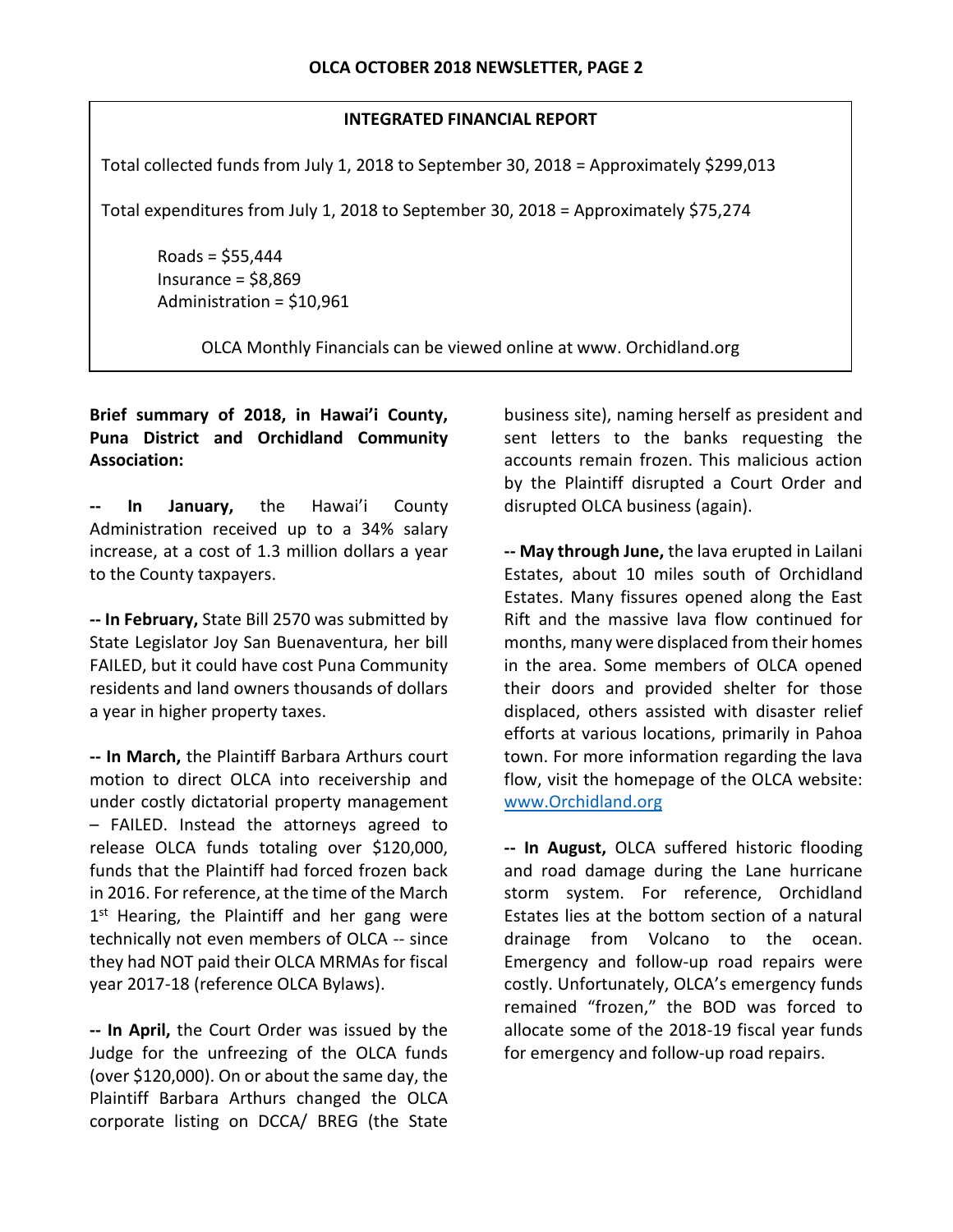# **OLCA OCTOBER 2018 NEWSLETTER, PAGE 3 PRESIDENT'S MESSAGE**

# **"Green acres is the place to be, farm living is the life for me, the chores, fresh air", Flooding, Lava gas AND GHOULISH LAWSUITS…** Its Mongo wishing you a Scary Halloween wherever you are.

This Board just passed a three-year audit by a very reputable accounting firm. All funds, in and out, go through and are accounted for by a renowned Hilo firm on our behalf. Your assets are safe and properly utilized. For years after the frivolous lawsuit was initiated, and the PROBLEMATIC directors were removed, this Board has since operated legitimately with good character as per the member approved bylaws.

The primary financial directive of the Board, and the most critical, is to maintain and improve roads. The Board also manages the Hui Hoaloha (community property). Both are fully member owned.

THIS Board PERFORMS:

- All THE ROADWORK CONTRACTS, twice a year full rotation, signage, potholes, paving, sealing ALL OF IT Recent historic storm flooding with an accumulation of over 40 inches will cost over 30% of our proposed annual road budget to repair washed-out roads just prior to our next full rotation of maintenance! We are on it, please be patient.
- Collects the Road Maintenance Fees current and behind *(We do not seek foreclosure, as it is against the law, but will work with those struggling. It is only fair that all members pay what is due.)*
- Hold regular consistent scheduled Road committee and Board meetings, got rid of Special Meetings that were used by prior Boards, not for emergencies, but to manipulate the directors votes and control members attendance. Many members remember those difficult times years past.
- Set-up and support farmers market for locals, our Hui Hoaloha, as we are agriculturally zoned and have a number of growers and marketers.
- Document and report Abandoned Vehicles and lots being trashed. (*Please check on you're a'ina and protect it from vandals)*
- Operate the original website: Orchidland.org *(On-line Full disclosure)*
- Pay all bills, roadwork, rentals, phone bills, insurance, accountant, et al. *We are doing all we can to resist the damage and aggravation of the frivolous lawsuit which corporations as vulnerable as ours must contend with; it will be seen for the absurdity it is.* WE DO IT ALL, because we are the LEGITIMATE BOARD! Yea!

The dissident Arthurs Board, "created out of thin air", CANNOT REPORT ANY legitimate Board road work!!! Their newsletter can only refer to outside, independent activities that are NOT part of the Association authority.

In the last year we have added about 50 new addresses in OL with about 10 percent more sales activity than the prior year. This week the Dept. of Transportation is holding public meetings concerning updates for the Keaau-Pahoa highway, where potentially intersections and driveways accessing the highway may be affected.

Aloha and see you at semi in November, Mongo Call me: 808-464-5598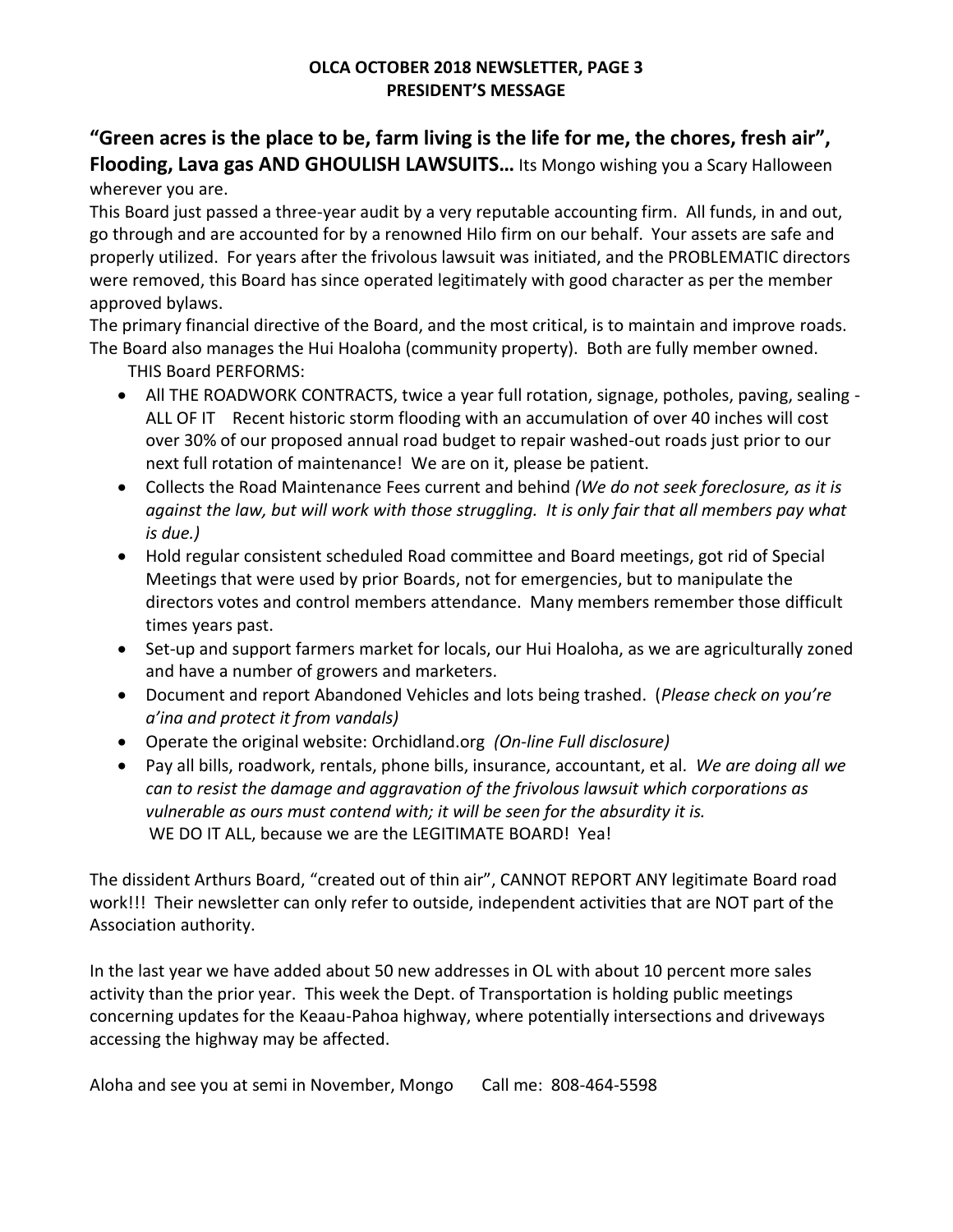#### **OLCA OCTOBER 2018 NEWSLETTER, PAGE 4**

#### **OLCA ROAD MAINTENANCE REPORT**

For some us on the OLCA Road Maintenance Committee (RMC) this marks our 4th consecutive year of volunteer community service. We are all Board of Directors (BOD) elected by the OLCA membership. The members of the RMC have construction and small business backgrounds. We know how to get the job done right for an affordable price and how to serve an entire Community with a limited annual budget. There are about 40 miles of private roads within Orchidland Estates: about 30 miles are unpaved, about 6.5 miles are asphalt pavement and 3.5 miles are chip-sealed roads. Unpaved roads are now serviced at least twice a year and paved and chip-sealed roads are serviced as needed. Road-sides and intersections are mowed on a regular basis and signage installed.

The recent Lane hurricane storm system brought historically heavy rains and flooding which caused extensive road damage in Orchidland Estates. One area in-particular, near 39<sup>th</sup> and 40<sup>th</sup> Ave. and Pohaku Drive, lies at the bottom of the main natural drainages from Volcano to the ocean. Some roads in this area were impassible after the storm – severely damaged and/ or washed out. Emergency road repair funds were approved by the OLCA RMC and BOD and emergency repairs were completed within days by Hokori Construction, OLCA's contracted road crew. This road crew is now continuing with the first round of road maintenance, repairing and servicing all 30 miles of unpaved roads. Starting from top and the most badly damaged roads  $41<sup>st</sup>$  and  $40<sup>th</sup>$  Ave and working down to 34<sup>th</sup> Ave. A large amount of fill materials was washed away from the roadways. Emergency road repairs and extra costs to replace fill materials lost in flooding will likely be close to \$50,000.

# **Summary of the 2018-19 Road Maintenance schedule:**

1) A full rotation of unpaved road maintenance about 30 miles: including all through streets, plus cross streets and dead-end road where maintenance is needed. Service to include: mowing of road sides, grading, adding materials where needed, compaction and opening of natural drainages.

2) Road-edge maintenance on paved roads, removing over grown vegetation, creating roadside drainage plus the opening natural drainages where needed.

3) Preparation and the asphalt paving of the unpaved section of upper Pohaku Drive. In addition, asphalt repairs of two sections of damaged pavement, Laniuma near 38th Ave and Auli'i near 38<sup>th</sup>. Plus, preventative crack sealing of asphalt pavement on Main Access Roads (MARs) where needed.

4) In addition, regular and ongoing maintenance including road side mowing, pothole filling and sign installation and maintenance as scheduled.

Fortunately, most OLCA members are appreciative of the road maintenance and improvements in Orchidland Estates since July 2015. As the elected OLCA BOD and RMC, we serve as volunteers, which saves Orchidland Estates residents and property owners hundreds of thousands of dollars a year that could be wasted on an expensive property manager.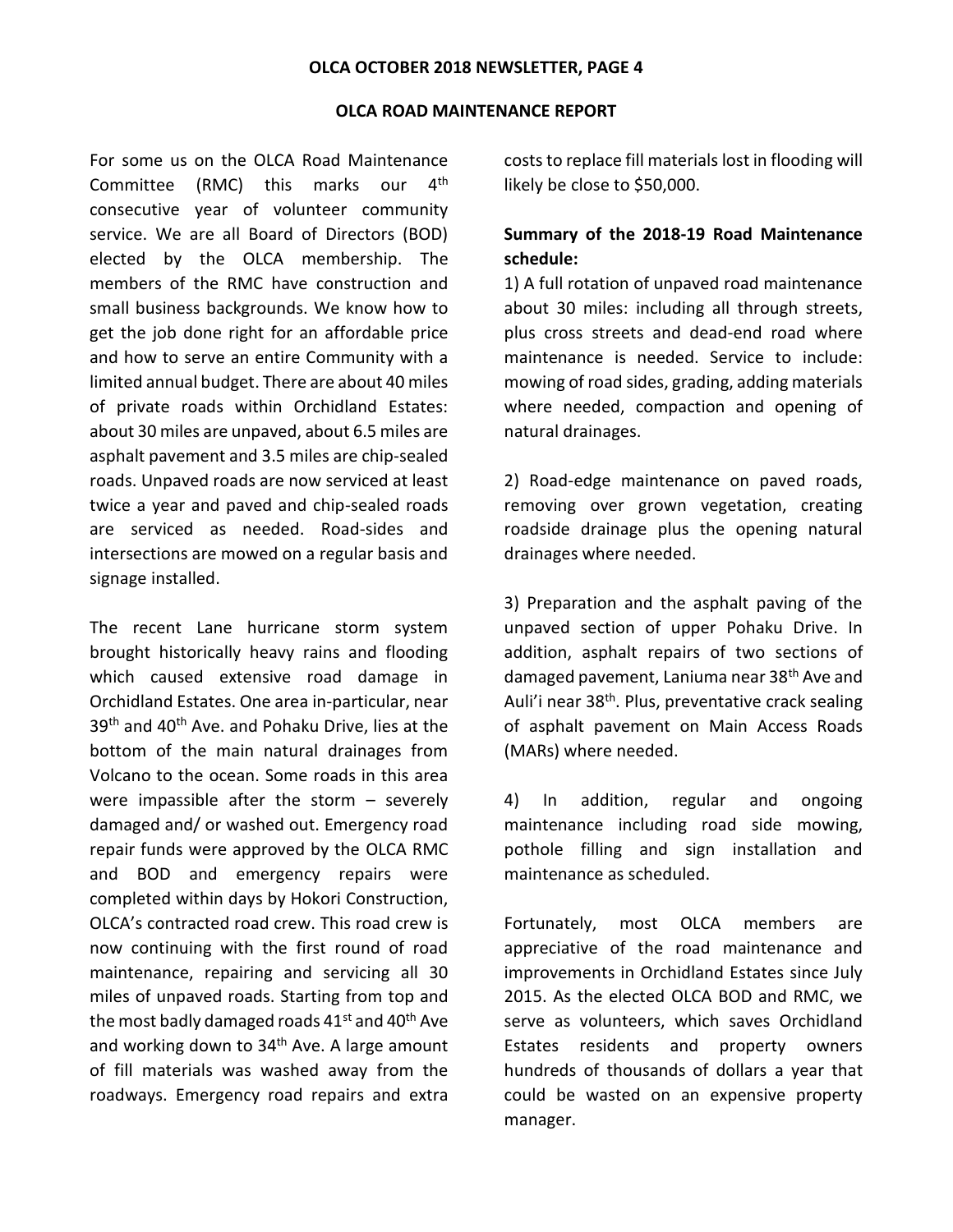#### **OLCA OCTOBER 2018 NEWSLETTER, PAGE 5**

#### **LEGAL UPDATE**

Some of our members are confused by there being "two Boards". We need to make it clear that the "Arthurs Group" cannot be Board members as they gave up that right by not paying their FY 2017-18 MRMAs. Normally we are not allowed to publicly disclose members who have or have not paid their MRMAs, however the Arthurs Group have all publicly disclosed that fact themselves on numerous occasions so we are no longer under any obligation to keep that information privileged.

Please read your OLCA Bylaws, they are very clear. They are located online at [www.Orchidland.org](http://www.orchidland.org/) : *Article VII, Section 2, requires anyone desiring to be on the Board must be a member of OLCA. Article III, Section 1, states to be a member you must own a lot AND be current on your Mandatory Road Maintenance Assessment. So, according to your Bylaws, EACH AND EVERY ONE OF THE ARTHURS GROUP are disqualified from representing you as a Board member.*

Unfortunately, the Bylaws have not deterred this small group from continuing to claim to be the Board. As you are aware, they have even been sending out counterfeit "Newsletters" riddled with intentional misinformation. In order to keep our membership properly informed we are forced to correct the most important falsehoods the Arthurs Group has misrepresented.

The Arthurs Group has accused us of squandering OLCA assets by using "the statutes of limitation to no longer collect

MRMAs in arrears". The reality is that the "Statutes of Limitations" is the LAW! We cannot legally collect any debt in which no attempt had been made to collect it for a period of six or more years. Your all volunteer Board spent an extraordinary amount of time identifying each penny we cannot legally collect due to the failure of the **prior** Boards, bookkeepers, and CPA. This totaled a whopping \$600,000 in *your* assets which *were* squandered and sat on OLCA's books as bad debt.

To assure that future Boards are not allowed to be so fiscally irresponsible in the future, we updated the Policies and Procedures to protect your assets in legally allowable fashion. Your Board has only two options to collect past due MRMA, 1) put a lien on the property, or 2) send the debt to a collection agency. At no time have we instituted the threat of foreclosure as the Arthurs Group has accused us of.

As for the August 28, 2018 hearing, once again the Arthurs Group has spun the facts to misinform you. At no time did we try to "prevent the Plaintiff from seeing this Audit Report." We simply wanted Arthurs to agree that it would be released under a Protective Order to prevent her from publicizing half-truths, spin, and total misinformation. She would not agree to a Protective Order. We filed with the Court for the Protective Order and it was granted.

We sincerely hope this helps our membership better understand the current situation.